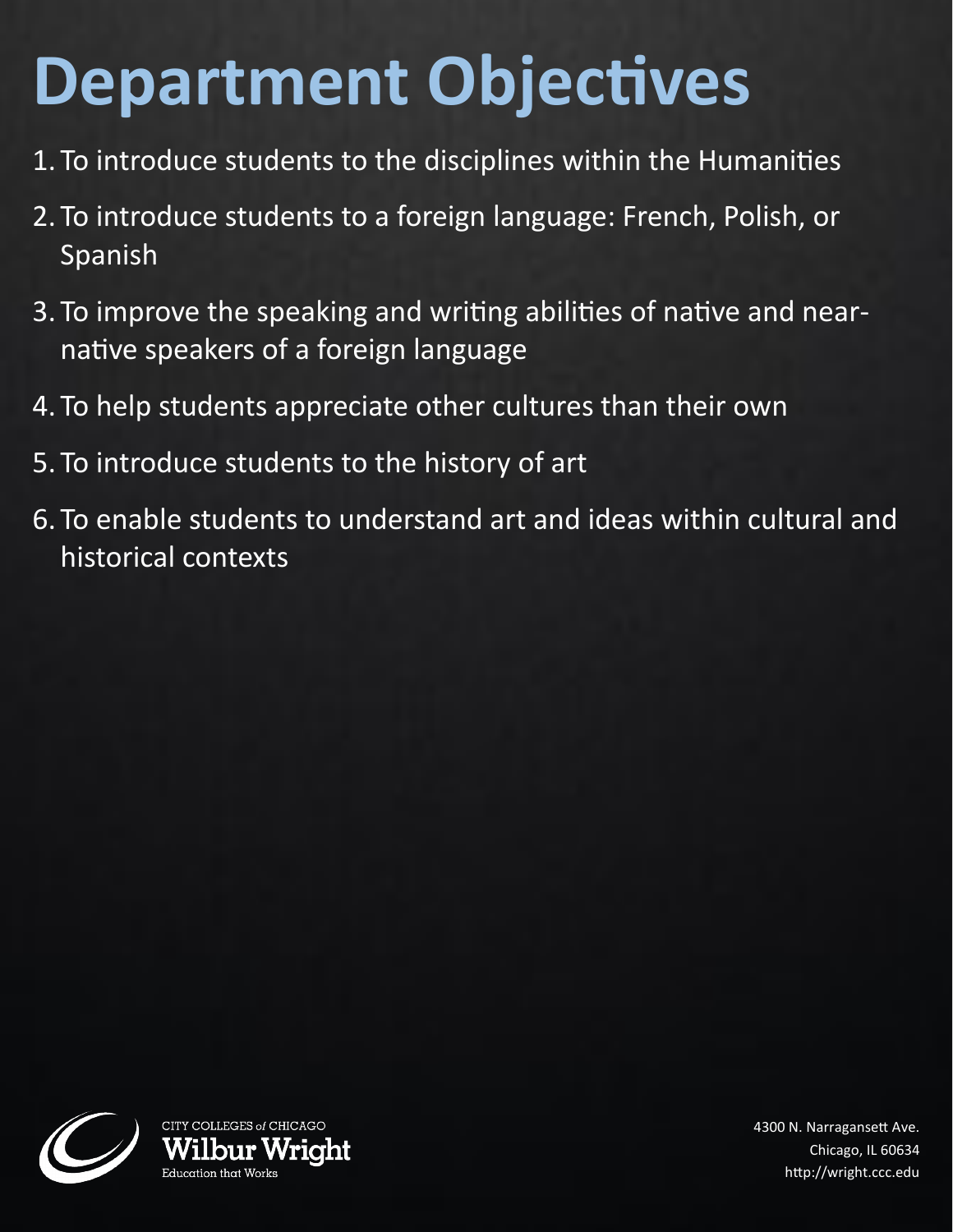## **Student Learning Outcomes**

Students who complete **Humanities** courses should be able to: [the school wide general education SLOs are in parenthesis]

- 1.Analyze a primary text (philosophy, literature, music and/or visual arts) [gen ed 1 and 2)
- 2. Construct and evaluate an argument [1, 2, 4]
- 3. Recognize the perspective of peoples with different backgrounds. [4,5]
- 4. Identify major traditions and intellectual/creative contributions within the disciplines. [4,5]
- 5. Synthesize materials in a reflective manner. [1, 2, 4]
- 6.Develop an idea from inception to completion [1,2,4]
- 7. Investigate essential questions about the human condition [1, 4,5]
- 8.Demonstrate an understanding of ethical values within a pluralistic society. [2, 4, 5]



4300 N. Narragansett Ave. Chicago, IL 60634 http://wright.ccc.edu